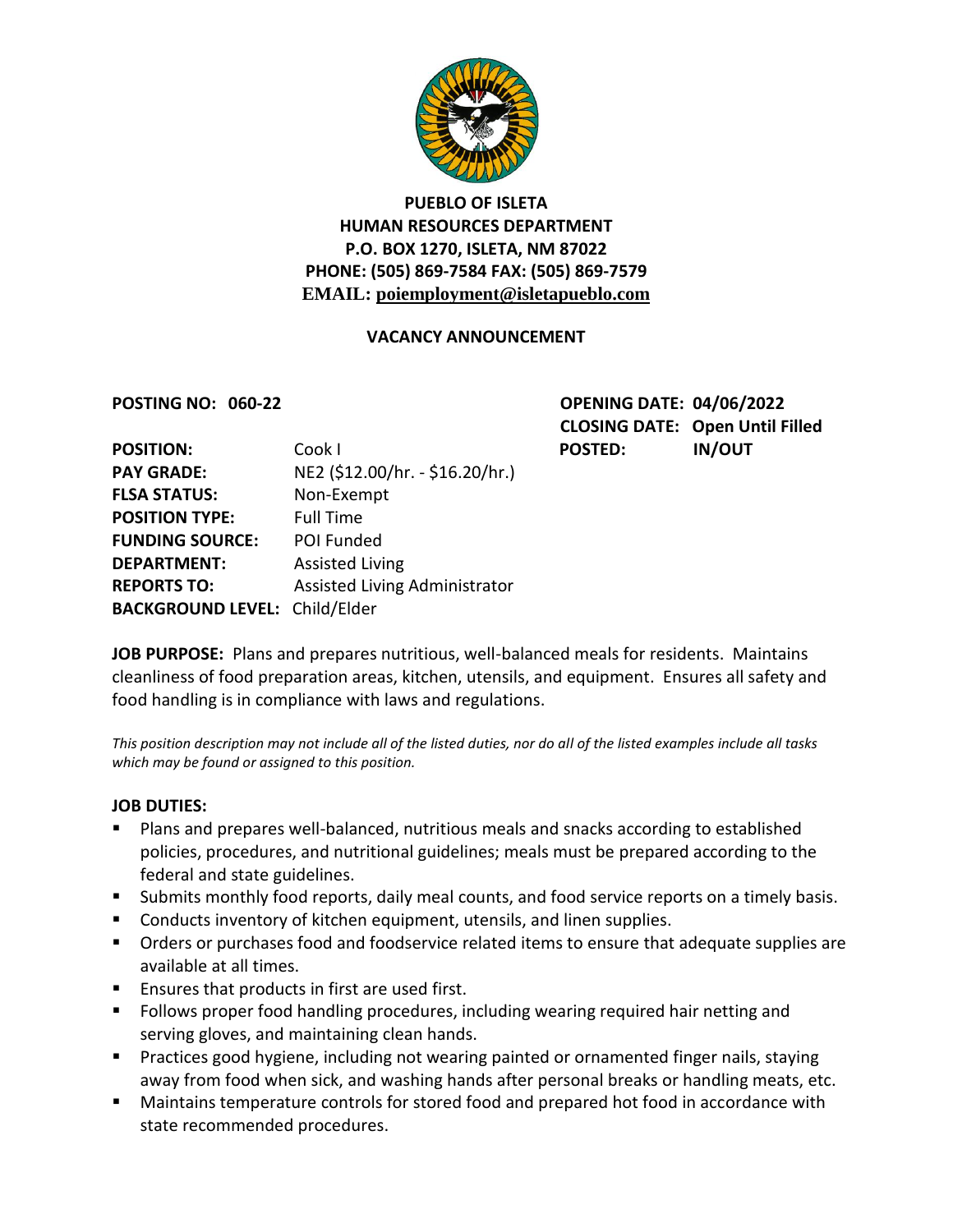- Stores food and non-food products appropriately.
- **Thaws frozen products required for the next daily meal properly.**
- Maintains a safe and healthy environment in accordance with established policies, procedures, and regulations in both the food preparation and dining areas.
- Washes and dries pots, pans, eating utensils, and other cooking equipment.
- **E** Cleans and sanitizes kitchen and dining areas.
- Serves meals to the residents.
- **Participates in all relevant training opportunities assigned, which are related to menu** development, meal production, and meal service delivery.
- Observes, documents and refers in-house, all concerns related to the well-being of the residents.
- **Performs other duties as assigned.**

#### **SUPERVISION RESPONSIBILITIES:** N/A

#### **MINIMUM QUALIFICATIONS/REQUIREMENTS:**

- High School Diploma/GED.
- **Food preparation experience required.**
- **Tiwa speaking preferred.**
- **Must obtain and maintain Food Handler's Card.**
- **Must pass background check for position.**
- **Must be able to comply with the Pueblo of Isleta Drug Free Workplace policies.**

#### **KNOWLEDGE, SKILL AND ABILITY REQUIREMENTS:**

- Knowledge of how to prepare well-balance and nutritious meals for residents in an Assisted Living Facility.
- **Knowledge of menu planning and sanitation procedures.**
- Knowledge of proper and safe food handling, storage, and disposal requirements.
- Ability to understand special dietary restrictions and requirements for elderly residents, and to prepare food accordingly.
- **Skill in preparing food for young children.**
- Skill in handling sharp knives, and other cutting utensils.
- Ability to communicate effectively in the English, both verbally and in writing. Ability to maintain accurate records.
- Ability to safely operate various cooking equipment and kitchen appliances.
- Ability to work extended hours and various work schedules.
- Ability to handle multiple tasks and meet deadlines.
- **Ability to exercise independent judgment.**
- Ability to establish and maintain professional relationships with individuals of varying social and cultural backgrounds and with co-workers at all levels.

#### **PHYSICAL DEMANDS:**

- Stands and walks for up to 8 hours per day.
- Talk, hear sit; use hands to handle objects, equipment, controls and reach with arms and hands.
- Extensive repetitive use of hands and arms to use kitchen equipment.